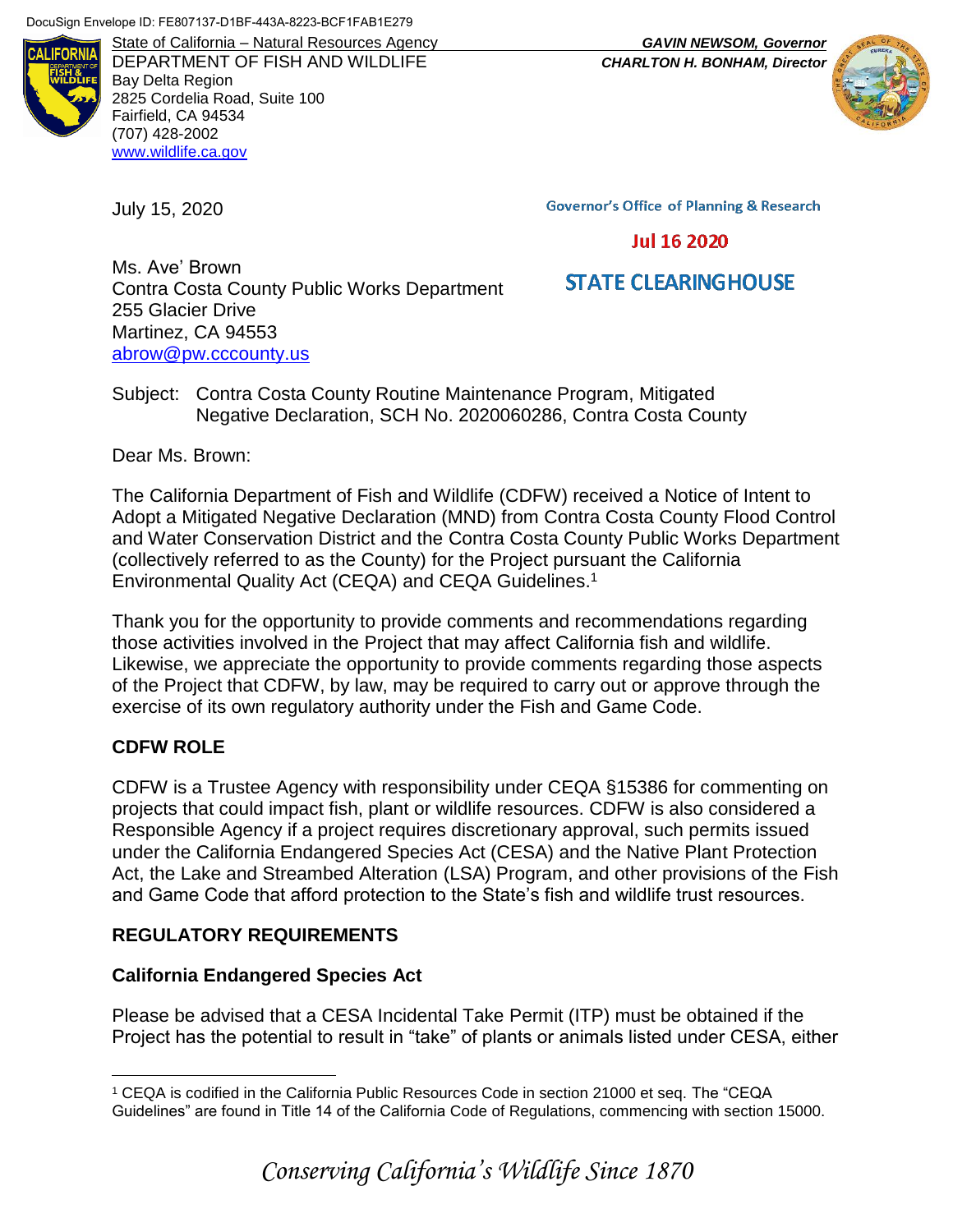during construction or over the life of the Project. Issuance of a CESA Permit is subject to CEQA documentation; the CEQA document must specify impacts, mitigation measures, and a mitigation monitoring and reporting program. If the Project will impact CESA listed species, early consultation is encouraged, as significant modification to the Project and mitigation measures may be required in order to obtain a CESA Permit.

CEQA requires a Mandatory Finding of Significance if a project is likely to substantially restrict the range or reduce the population of a threatened or endangered species. (Pub. Resources Code, §§ 21001, subd. (c), 21083; CEQA Guidelines, §§ 15380, 15064, and 15065). Impacts must be avoided or mitigated to less-than-significant levels unless the CEQA Lead Agency makes and supports Findings of Overriding Consideration (FOC). The CEQA Lead Agency's FOC does not eliminate the Project proponent's obligation to comply with Fish and Game Code section 2080.

### **Lake and Streambed Alteration**

CDFW requires an LSA Notification, pursuant to Fish and Game Code section 1600 et. seq., for Project activities affecting lakes or streams and associated riparian habitat. Notification is required for any activity that may substantially divert or obstruct the natural flow; change or use material from the bed, channel, or bank including associated riparian or wetland resources; or deposit or dispose of material where it may pass into a river, lake or stream. Work within ephemeral streams, washes, watercourses with a subsurface flow, and floodplains are subject to notification requirements. CDFW will consider the CEQA document for the Project and may issue an LSA Agreement. CDFW may not execute the final LSA Agreement (or ITP) until it has complied with CEQA as a Responsible Agency.

### **PROJECT DESCRIPTION SUMMARY**

**Proponent:** Contra Costa County Flood Control and Water Conservation District and the Contra Costa County Public Works Department

**Objective:** The County is responsible for conducting routine maintenance activities throughout Contra Costa County to ensure that facilities are properly functioning and operational. The County developed the Routine Maintenance Program Manual to describe the various routine maintenance activities conducted by the County. Primary maintenance activities include culvert repair and replacement; sediment removal from channels, basins, and culverts; trash and debris removal; and vegetation trimming and removal along and within channels.

# **COMMENTS AND RECOMMENDATIONS**

CDFW offers the following comments and recommendations below to assist the County in adequately identifying and/or mitigating the Project's significant, or potentially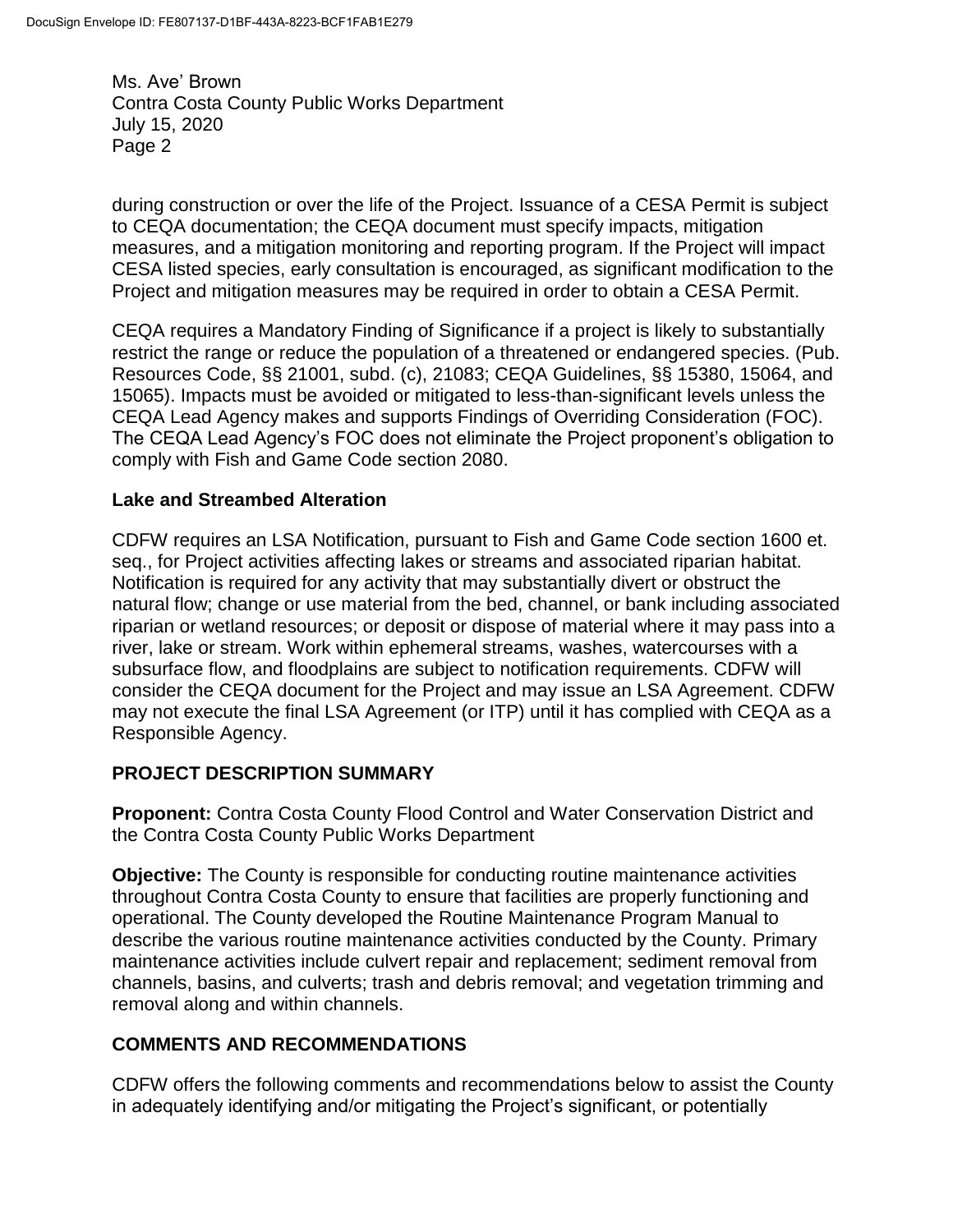significant, direct and indirect impacts on fish and wildlife (biological) resources. Editorial comments or other suggestions may also be included to improve the document.

#### **Impacts from Beaver Dam Modification or Removal**

In recent conversations with CDFW, the County has expressed interest in removing or modifying beaver dams as a part of their Routine Maintenance Program; however, these activities are not identified in the MND. Unlike debris, which is defined in the MND as non-sedimentary materials that are deposited as a result of high flows or through human activity, beaver dams are wildlife habitat with significant environmental value. Beavers and their dams are an important resource for restoring and maintaining anadromy (Bouwes et al. 2016) and provide in-channel habitat for a variety of wildlife, including native fish, amphibians, birds, and mammals. Routine, county-wide modification or removal of these habitat features may result in significant impacts to biological resources. In addition, beavers are ecosystem engineers and negatively impacting this species throughout the county will result in a synergistic level of environmental impacts which should be analyzed and fully mitigated to a level of lessthan-significant in the MND. CDFW recommends addressing these impacts in mitigation measures that clearly indicate triggers necessitating dam removal, methods for deconstruction, and measures to minimize impacts to beavers, native fish, and other native wildlife species.

To reduce this significant impact to a level of less-than-significant, CDFW recommends the following mitigation measure be incorporated in the IS/MND:

#### *Recommended Mitigation Measure 1: Beaver Dam Assessment and Modification*

Beaver dams within natural or engineered earthen channels shall be evaluated by a hydrologist or fluvial geomorphologist. If the hydrologist/fluvial geomorphologist determine that the beaver dam will: (1) substantially obstruct water flow, (2) reduce channel capacity, (3) increase the risk of flooding, (4) accelerate erosion, or (5) damage existing County-maintained facilities (e.g., culverts, bridges, etc.), the hydrologist/fluvial geomorphologist shall prepare a Beaver Dam Assessment and Modification Plan with a focus to maintain the ecological functionality of the dam and beavers to the maximum extent feasible. The Beaver Dam Assessment and Modification Plan shall summarize and quantify the threat of the beaver dam, and prescribe a detailed methodology for modifying the dam to reduce or eliminate the risk of flooding, erosion, and/or damage to County facilities. For the purposes of a Routine Maintenance Program, beaver dam modifications should be limited to installation and maintenance of "pond leveling" devices only.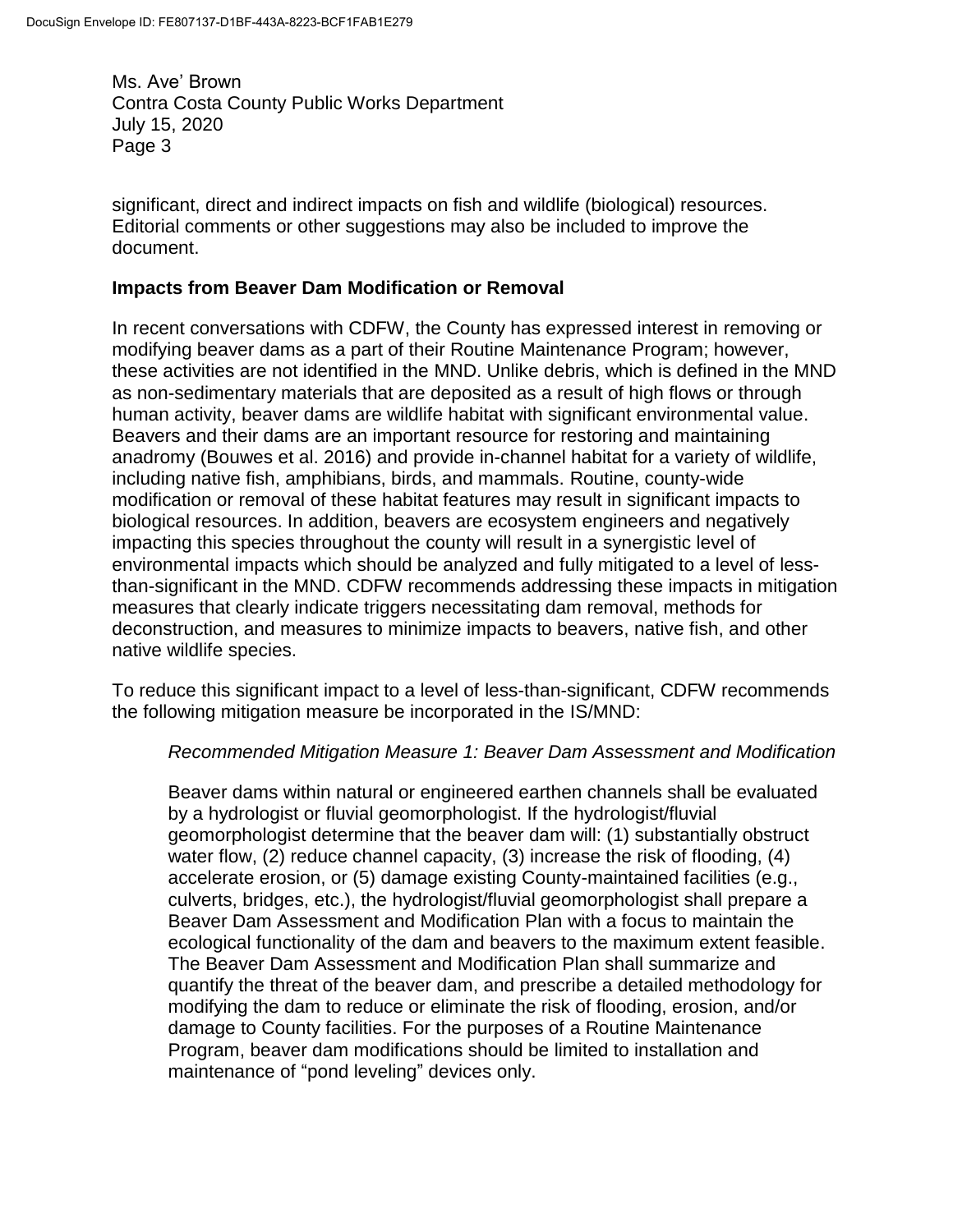## **Timing and Use of Aquatic Herbicides**

The MND identifies the use of aquatic herbicides as a Routine Maintenance activity but limits the description of use to the timing of application (April through October) and compliance with existing laws and regulations. An MND should be prepared with a sufficient degree of analysis to provide decision makers with information which enables them to make a decision which intelligently takes account of environmental consequences (CEQA Guidelines §15151). To allow full contemplation of potentially significant impacts and the efficacy of associated mitigation measures, CDFW recommends that the County revise the aquatic herbicide impact analysis to include the following information within the MND: (1) the types and relative quantities of aquatic herbicides to be used on an annual basis; (2) frequency of herbicide use at each site; (3) anticipated area of impact for each application; and (4) any use of terrestrial herbicides in habitat adjacent to the project sites that may compound the impacts of herbicides on aquatic wildlife. If after revising the analysis the County identifies significant impacts, then the County should revise the MND to include mitigation measures to offset these impacts to a less-than-significant.

### **Use of Rodenticides**

In recent conversations with CDFW, the County identified that it currently uses rodenticides at reservoir and dam sites as a part of its Routine Maintenance Program and requested that this use of rodenticide be included in the County's Routine Maintenance Agreement. However, the use of rodenticides at reservoir and dam sites is not contemplated within this MND. The use of rodenticides may result in a potentially significant impacts to non-target wildlife. Anticoagulant rodenticides, including diphacinone, have been detected in the majority of predators and scavengers tested in California (Hosea 2000), including bobcats (*Lynx rufus*; Serieys et al. 2015) and raptors (Kelly et al. 2015). CDFW recommends the County revises the MND to identify: (1) alternative or concurrent methods for long-term rodent control, including the landscape management techniques identified in the MND; (2) triggers for deploying the use of rodenticides; (3) how, when, where, and in what quantities rodenticides will be used; (4) mitigation measures to reduce the risk of non-target impacts to wildlife. Acute rodenticides, such as zinc phosphide, and fumigants carry much less risk of secondary exposure in wildlife and should be prioritized over anticoagulant rodenticides. To reduce this significant impact to a level of less-than-significant, CDFW recommends that rodenticides—anticoagulant or non-anticoagulant—be applied through bait stations and not broadcast in the environment in order to prevent non-target species from ingesting it directly. Bait stations should be monitored regularly and modified as needed to ensure that non-target wildlife are not accessing the bait.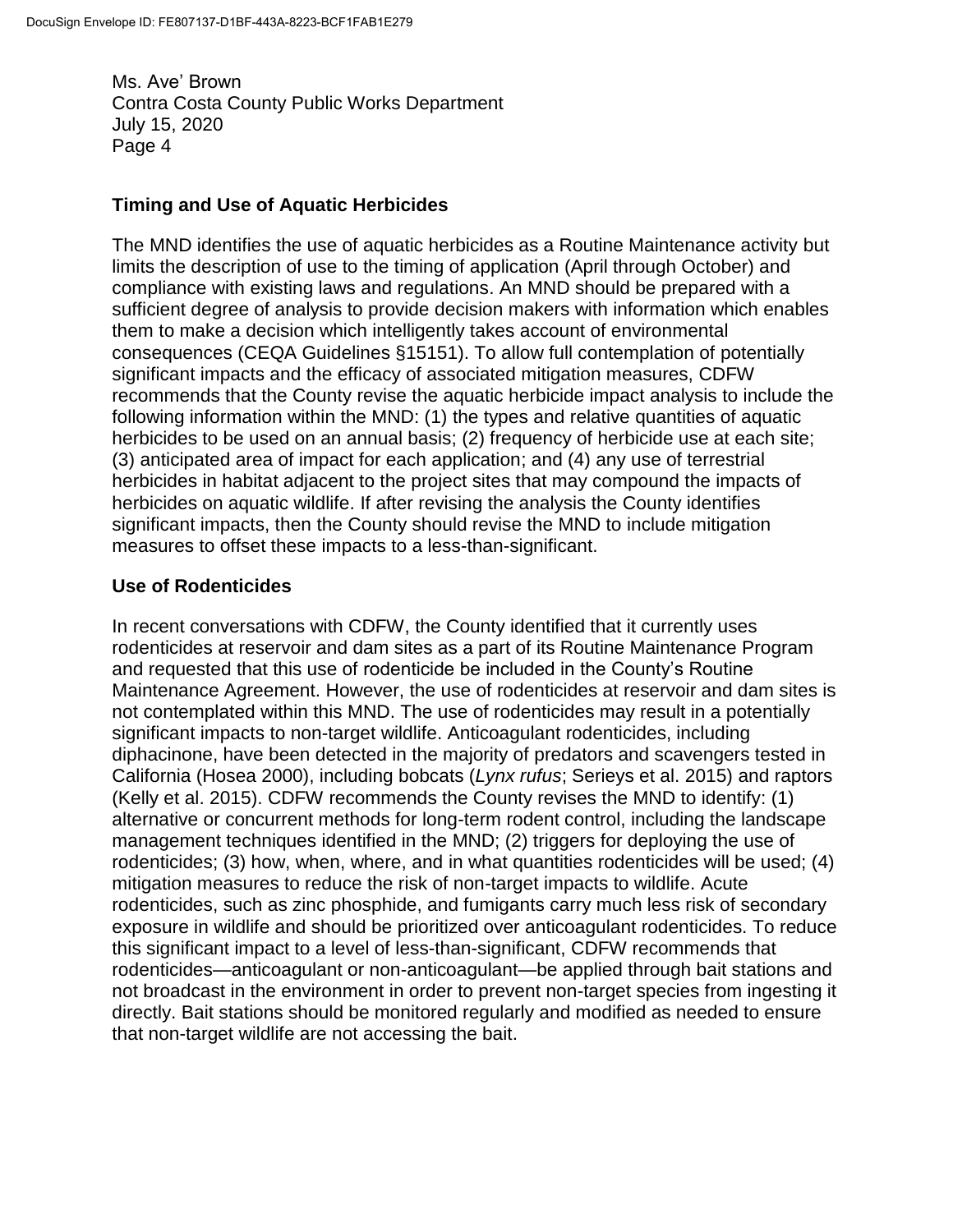### **Large Woody Material**

The County identified that large woody material (LWM) will be retained where feasible in open natural or earthen engineered channels in Wildcat, Pinole, and San Pablo creeks. LWM provides natural in-stream habitat and shelter for native fish and amphibians and would provide ecosystem benefits to Contra Costa streams in general, not just those listed within the MND. Removal of LWM in streams throughout the County is a significant impact. CDFW recommends the following mitigation measures be incorporated in the MND for all perennial and fish-bearing streams within the Routine Maintenance Program to reduce this significant impact to a level of less-than-significant:

### *Recommended Measure 2: Threat to In-Stream Structures*

The County shall only modify large woody material (LWM) from streams when the accumulation of LWM poses a threat to: (1) road stability, bridges, culverts, or other instream structures; (2) structures such as homes; (3) project sites with a significant increase in flooding risk that would impact previously described structures; and (4) project sites with an increase in erosion risk to property and increase sediment load. The County shall only cut, notch or otherwise modify the minimum amount of stream wood to reduce the hazard as directed by a hydrologist or fluvial geomorphologist. LWM shall only be removed when such threats cannot be addressed by modifications.

### *Recommended Measure 3: LWM Height Limit*

The County shall limit modifications and/or removal of LWM that extends higher than two feet above the existing streambed grade, unless the LWM is immediately upstream and threatening a culvert, bridge, house or other public structure (see Measure 2.12). To preserve channel stability and prevent erosion, the County shall avoid removing LWM that is embedded in the bank orchannel.

### *Recommended Measure 4: Length of LWM*

When modifying log jams, the County shall leave trees, logs and/or stumps in the longest lengths and diameters practicable. If logs must be cut from fallen trees, the County shall leave as much as possible of the main trunk attached to the root ball and only cut branches that are obstructing flow.

### *Recommended Measure 5: Review of LWM Removal Activities*

All proposed LWM removal activities shall be reviewed and approved by a Qualified Biologist and hydrologist or fluvial geomorphologist. Written concurrence from the Qualified Biologist hydrologist or fluvial geomorphologist shall be provided with the notification of proposed activities (Measure 4.1).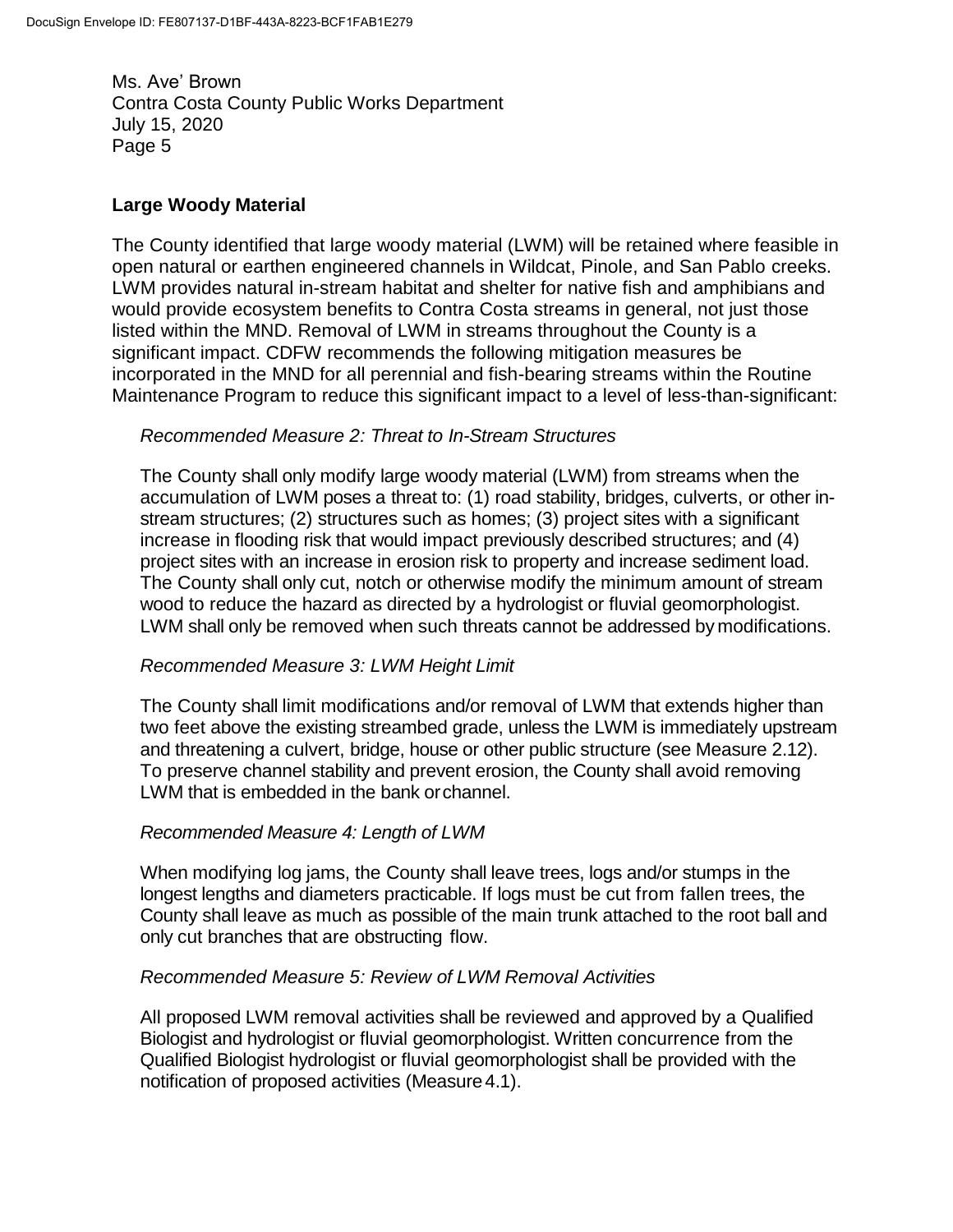### **Compensatory Mitigation for In-Channel Impacts**

The MND indicates that compensatory mitigation for permanent and temporary impacts to wetlands and other waters in eastern Contra Costa County will be achieved through payment of wetland mitigation fees to the East Contra Costa County Habitat Conservancy (Conservancy). However, the Conservancy does not provide coverage for fish habitat, including in-channel impacts to perennial streams. To reduce impacts to fish habitat to a level of less-than-significant, CDFW recommends that the County require compensatory mitigation at a minimum ratio of 3:1 (conserved habitat to impacted habitat) for permanent impacts and 1:1 (conserved habitat to impacted habitat) for temporary impacts to stream channels subject to CDFW permitting authority under Fish and Game Code 1602. Mitigation lands should be protected in perpetuity under a conservation easement and be managed in perpetuity through an endowment with an appointed land manager. The easement should be held by a governmental entity, special district, non-profit organization, for-profit entity, person, or another entity to hold title to and manage the property provided that the district, organization, entity, or person meets the requirements of Government Code sections 65965-65968, as amended. As the state's trustee for fish and wildlife resources, CDFW should be named as a third-party beneficiary under the conservation easement. Otherwise, CDFW is available to coordinate with the County on a comprehensive compensatory mitigation program to provide a greater level of flexibility if needed.

# **ENVIRONMENTAL DATA**

CEQA requires that information developed in environmental impact reports and negative declarations be incorporated into a database which may be used to make subsequent or supplemental environmental determinations. [Pub. Resources Code, § 21003, subd. (e)]. Accordingly, please report any special-status species and natural communities detected during Project surveys to the California Natural Diversity Database (CNDDB). The CNNDB field survey form can be found at the following link: [https://wildlife.ca.gov/Data/CNDDB/Submitting-Data#44524420-pdf-field-survey-form.](https://wildlife.ca.gov/Data/CNDDB/Submitting-Data#44524420-pdf-field-survey-form) The completed form can be mailed electronically to CNDDB at the following email address: [CNDDB@wildlife.ca.gov.](mailto:cnddb@dfg.ca.gov) The types of information reported to CNDDB can be found at the following link: [https://wildlife.ca.gov/Data/CNDDB/Plants-and-Animals.](https://wildlife.ca.gov/Data/CNDDB/Plants-and-Animals)

# **CONCLUSION**

CDFW appreciates the opportunity to comment on the IS/MND to assist the County in identifying and mitigating Project impacts on biological resources.

Questions regarding this letter or further coordination should be directed to Ms. Jennifer Rippert, Environmental Scientist, at (707) 428-2069 or